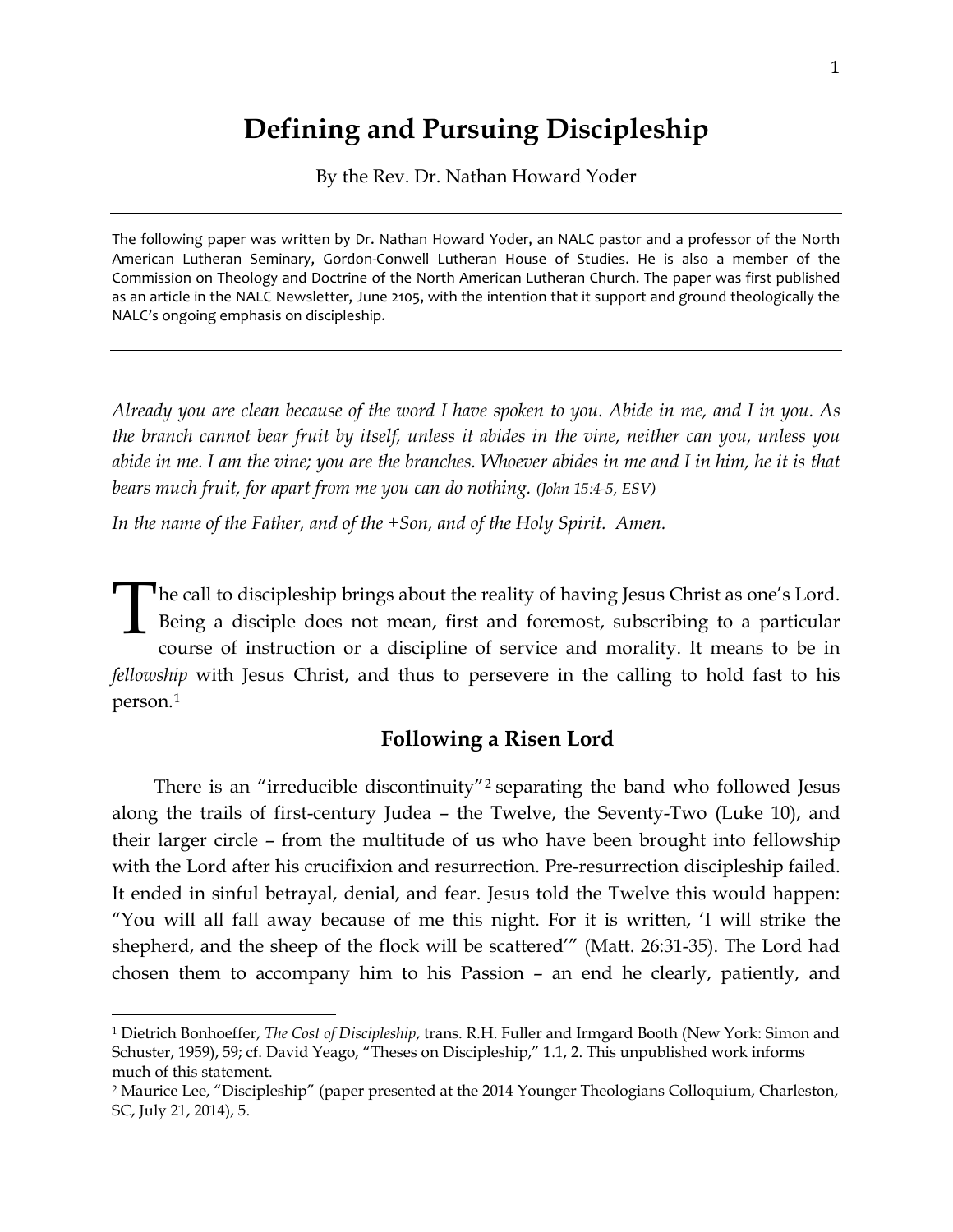repeatedly explained to them (Matt. 20:18; Luke 18:31; Mark 10:33). He described fellowship with him in the language of this terminus: "If anyone would come after me, let him deny himself and take up his cross and follow me" (Matt. 16:24).<sup>[3](#page-1-0)</sup> But when his hour came, they denied *him* instead. The cross marked the end of the disciples' road with Jesus. It stood in judgment of their guilt in abandoning him, just as it stands in judgment against the pathology and complicity of the whole fallen human race ("This Jesus, whom *you* killed," Acts 3:15; 5:35).

In light of the empty tomb, the cross also marks the *beginning* of *post*-Easter discipleship. Everything has changed. Jesus died *for* those who denied him, for the sinners of every time and place who handed him over to death. He took our pathology upon himself, before his Father in heaven. And risen from the dead, he himself is our righteousness. The post-resurrection call to discipleship is therefore a sacrament of the *forgiveness of sins*. Holy Baptism is this call and sacrament: it is both the inception of fellowship with Christ and the enduring bond between the Lord and his disciples.[4](#page-1-1) No one is "fit" to be a disciple; in Baptism, the Holy Spirit grafts dead sinners onto the True Vine of their living Lord (John 15:1) and exchanges their sin for his righteousness. The new disciple has received a priceless treasure: "victory over death and the devil, forgiveness of sin, God's grace, the entire Christ, and the Holy Spirit with his gifts" (Large Catechism 4:41).[5](#page-1-2) To be a disciple is thus to be *redeemed*, delivered from the domain of darkness and transferred to the ownership and kingdom of Christ (Colossians 1:13).[6](#page-1-3)

Citizenship in Christ's kingdom entails responsible recognition of his lordship – both reliance upon him in his Word for life and salvation, and acknowledgement that he is worthy of obedience.[7](#page-1-4) Post-Easter, the bond of fellowship conveyed in Christ's command to "take up your cross and follow me" is incorporated into the reality of the Paschal Mystery: "We were buried therefore with him by baptism into death, in order that, just as Christ was raised from the dead by the glory of the Father, we too might walk in newness of life" (Rom. 6:4).[8](#page-1-5) To have faith thus entails *holding fast* to Baptism, our bond with Christ in his suffering, death, and resurrection, an identity that is not of our making or our choosing but stems from the Lord's command.[9](#page-1-6) No longer naked in

<span id="page-1-0"></span><sup>3</sup> Bonhoeffer, 87.

<span id="page-1-1"></span><sup>4</sup> Bonhoeffer, 230-232; cf. Yeago, Thesis 2.4.

<span id="page-1-2"></span><sup>5</sup> *The Book of Concord, The Confessions of the Evangelical Lutheran Church* [hereafter cited as BC], trans. and ed. Theodore Tappert (Philadelphia: Fortress, 1959), 441-442.

<span id="page-1-3"></span><sup>6</sup> Bonhoeffer, 231; cf. Yeago, Thesis 1.9.

<span id="page-1-4"></span><sup>7</sup> Bonhoeffer, 57-58; cf. Yeago, Theses 1.4, 9.

<span id="page-1-5"></span><sup>8</sup> Yeago, Thesis 2.6.

<span id="page-1-6"></span><sup>9</sup> Bonhoeffer, 231; cf. Yeago, Thesis 1.3.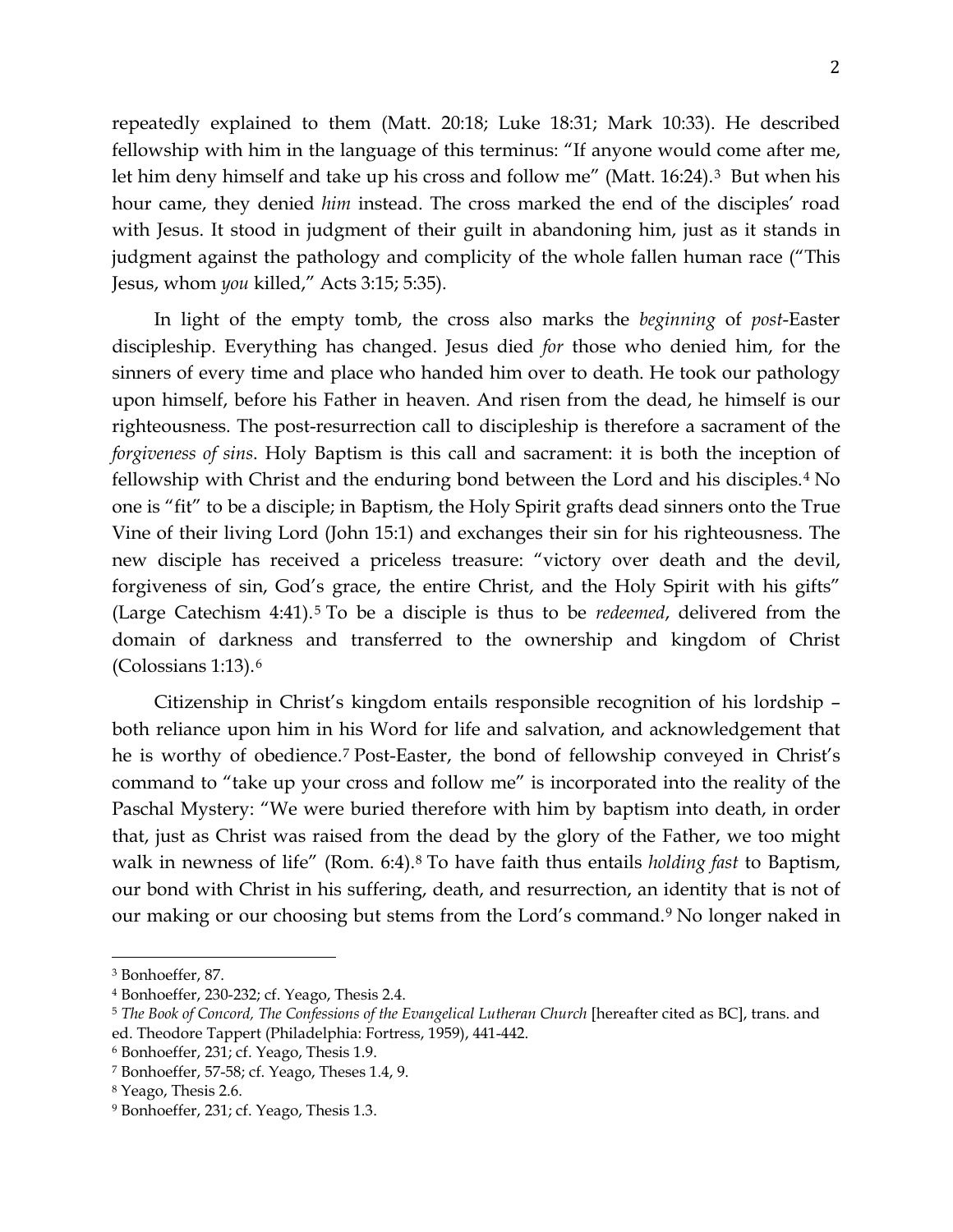our sin and hiding from the sight of God (Gen. 3:7), we now stand with Christ before the Father and, in the Holy Spirit, wear the righteousness of our Lord himself ("For as many of you as were baptized into Christ have put on Christ," Gal. 3:27).

St. Paul uses λογίζομαι, "reckon," in describing the *active engagement of faith* with Baptism ("So you also must *consider/reckon* yourselves dead to sin and alive to God in Christ Jesus").[10](#page-2-0) The Lutheran Confessions frame this reckoning as consciously wearing the "daily garment" of Baptism (Large Catechism 4:84)[11](#page-2-1) and the continual return to Baptism in repentance, always adhering in faith to the forgiveness that flows from the vine of Christ. "If we wish to be Christians," writes Luther, "we must practice the work that makes us Christians… [and] where amendment of life does not take place, Baptism is not being used but resisted" (Large Catechism 4: 85, 68).[12](#page-2-2) Where branches remain on the source of their life, flowers and fruit will readily appear (John 15:8).

#### **Christ Present in Word and Sacrament in the Church**

With the Lord's ascension, the post-Easter call to "follow after Christ" has changed. Discipleship no longer means to follow a visible person; instead, it means to be joined to Christ's Body by the Holy Spirit and to hold fast to the Risen Lord by the means of grace he personally specified. Through Baptism, the Holy Spirit brings us into the Church, "the mother that begets and bears every Christian through the Word of God" (Large Catechism 2:42).[13](#page-2-3)

Christians of all ages are called to engage actively with Holy Scripture. Indeed, the "first and most basic way" one recognizes the authority of God's Word is by *reading* it[14](#page-2-4) and *listening* to it being read. Parents thus promise at the Baptism of children to "place in their hands [and in their ears] the Holy Scriptures."[15](#page-2-5) The daily study of Scripture is thus an essential part of the "reckoning" of faith. First and foremost, however, we are not called to keep the Bible to ourselves, but to share in it. In the assembly of the baptized, Scripture is read publically, and exposition is offered. The Gospel is *proclaimed*  in the midst of Christ's people.[16](#page-2-6) This proclamation is the apostolic kerygma; St. Peter's

<span id="page-2-0"></span><sup>&</sup>lt;sup>10</sup> David Yeago offers that "reckon" is preferable to "consider," as it implies "taking something into account practically," Thesis 2.9 and accompanying footnote.

<span id="page-2-1"></span><sup>11</sup> BC, 446.

<span id="page-2-2"></span><sup>12</sup> BC, 446, 445.

<span id="page-2-3"></span><sup>13</sup> BC, 416.

<span id="page-2-4"></span><sup>&</sup>lt;sup>14</sup> David Yeago, "Authority in the Church 1: The Authority of the Word of God in the Church" (paper presented at the NALC Pastors Conference in Orlando, FL, February 10-12, 2015), 5.

<span id="page-2-5"></span><sup>15</sup> *Lutheran Book of Worship* (Minneapolis: Augsburg, 1978), 121.

<span id="page-2-6"></span><sup>16</sup> Yeago, "Authority 1," 6.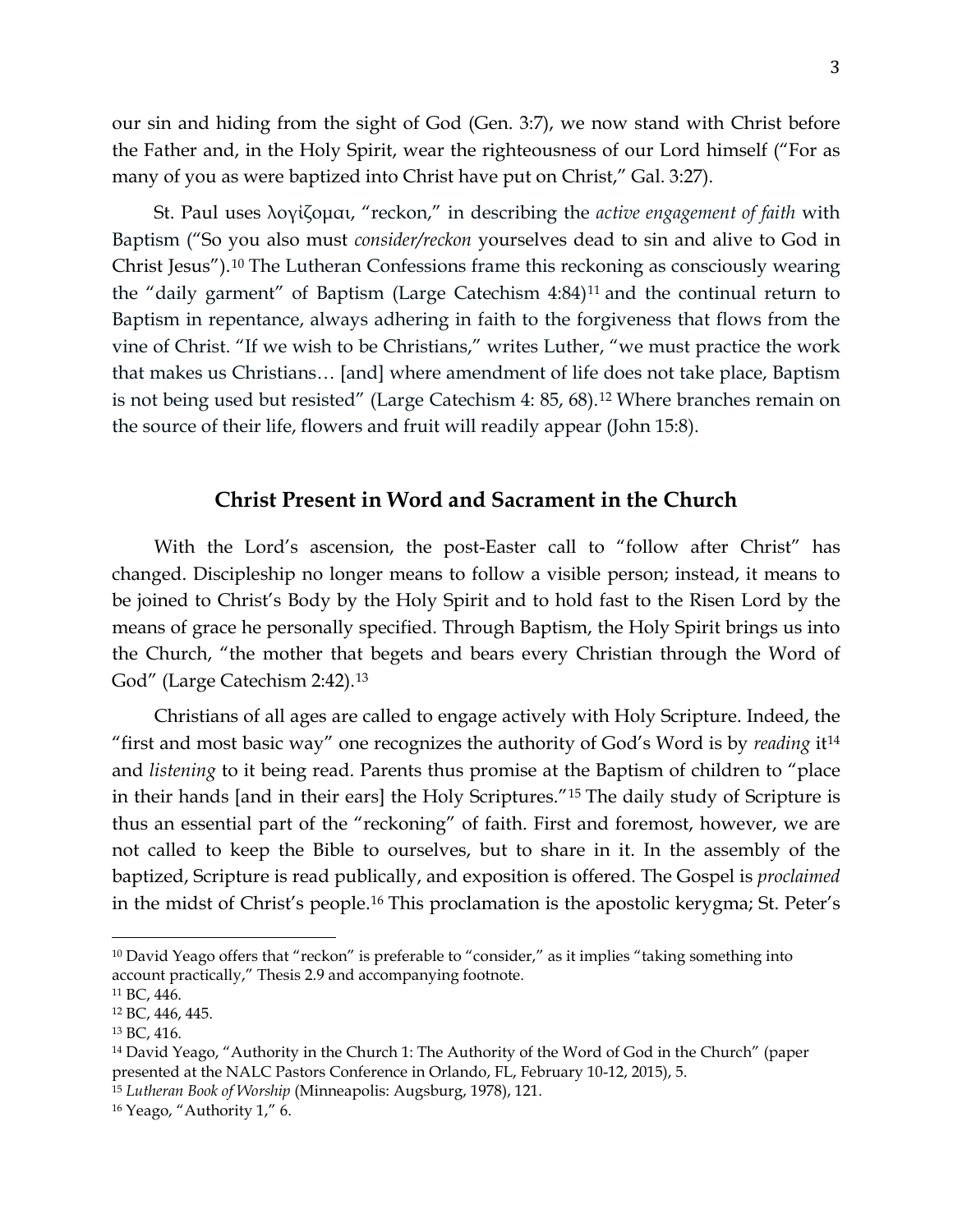sermon on the Day of Pentecost in Acts 2 engaged the Scriptures to declare to the people both the advent of the Holy Spirit (Joel 2:28-32) and the coming of the Davidic Messiah in the person of Jesus Christ, who sits at the right hand of God.[17](#page-3-0) "Cut to the heart" by the Spirit through the Word and with Peter's instruction, three thousand people follow the Lord's command: they repent and are baptized. And, St. Luke writes, "they devoted themselves to the apostles' teaching and the fellowship, to the breaking of bread and the prayers" (Acts 2:42).

The three thousand thus act in obedience to another command: to "do this in remembrance of me" (1 Cor. 11:24). These words "are addressed to disciples of Christ; hence whoever would be one of them, let him faithfully hold to this sacrament, not from compulsion, coerced by men, but to obey and please the Lord Christ" (Large Catechism 5:45).[18](#page-3-1) Trusting that Jesus is precisely where he indicated, the baptized receive his very body and blood for the forgiveness of sins and the nurturing of their faith and life in him. The "specific and concrete way" in which the Lord has specified his availability to his disciples is in Holy Communion. [19](#page-3-2) **Before all else, to be** *Christ-centered* **is to recognize the Eucharist at the heart of discipleship: obedience to the command and reliance on the accompanying promise.** "The fellowship consists in this," writes Luther, "that all the spiritual possessions of Christ and his saints are shared with and become the common property of him who receives this sacrament." [20](#page-3-3) The Lord's Supper serves up the fullness of salvation, an honest-to-God foretaste of the eternal feast to come.

Even public reading, proclamation, and sacrament, however, do not constitute the full scope of sharing God's Word. The entire service of the *ecclesia* is rich with it. "Let the word of Christ dwell *in*/*among* you richly," writes St. Paul, "teaching and admonishing one another in all wisdom, singing psalms and hymns and spiritual songs, with thankfulness in your hearts to God" (Col. 3:16). In the liturgy of the Word – the "public work" of the Church to declare to the world who she is and what she is about<sup>[21](#page-3-4)</sup> – the Church rehearses and celebrates the entire Gospel story, the wondrous love of salvation history. In the liturgy, the flock of Christ practices confessing the faith together (*I believe in God the Father Almighty*). Here the Church prays together in clear imitation of our Lord himself, instructing its members to approach their heavenly Father in like manner in the name of Christ with every need, concern, and opportunity

<span id="page-3-0"></span><sup>17</sup> Yeago, "Authority 1," 7.

<span id="page-3-1"></span><sup>18</sup> BC, 452.

<span id="page-3-2"></span><sup>19</sup> Frank Senn, *A Stewardship of the Mysteries* (Mahwah, N.J.: Paulist Press, 1999), 30.

<span id="page-3-3"></span><sup>20</sup> *Luther's Works,* American Edition, 55 vols., eds. E. Theodore Bachmann and Helmut T. Lehman (Philadelphia: Muhlenberg Press, 1960), 35:51.

<span id="page-3-4"></span><sup>21</sup> Senn, 31.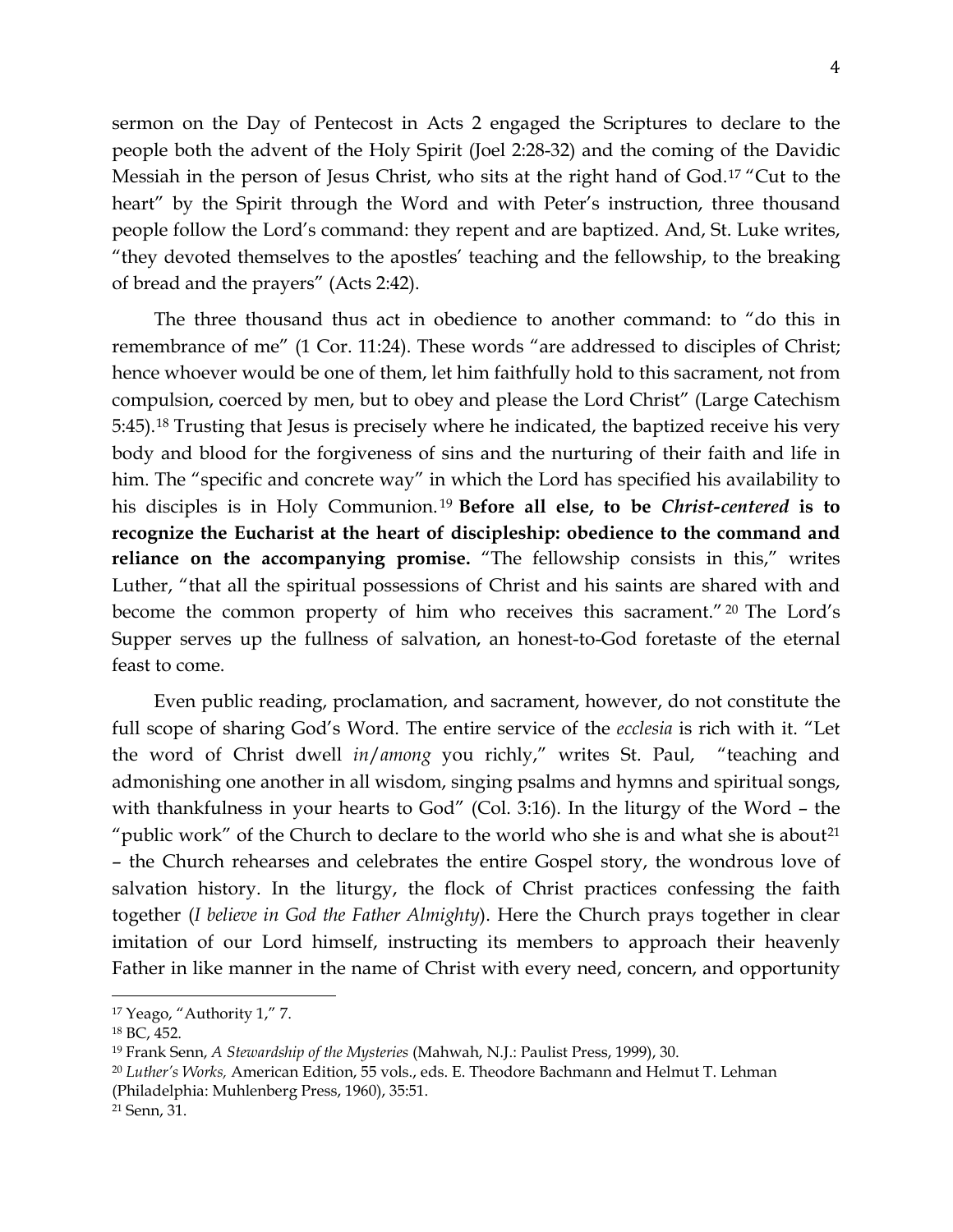for thanksgiving throughout their daily lives. The liturgy is not provided to suit the perceived "religious needs" of people, but to praise and honor the Holy Trinity, and thus to form the assembly in orthodoxy ("right praise").[22](#page-4-0) **The service of Word and Sacrament, and the liturgy in which it occurs, is therefore the primary form of**  *evangelism* **(sharing the Gospel), and its task is the formation of disciples of all nations and ages.[23](#page-4-1)** In the eucharistic assembly formed by the Holy Spirit, one is made a disciple, fed as a disciple, and learns what it means to *be* a disciple.

#### **"Teaching them all that I have commanded you."**

Along with the bath and the meal, the proclamation and the praise, comes the *instruction*. "Make disciples of all nations," our Lord said, "baptizing them in the name of the Father, and of the Son, and of the Holy Spirit, and *teaching* them all that I have commanded you" (Matt. 28:19-20a). This catechesis accompanies Baptism, both its inception and its continuation. [24](#page-4-2) At every stage of faith and life, intentional and thorough instruction remains the "solemn responsibility of the Christian community."[25](#page-4-3)

Catechesis occurs in multiple forms and settings: one-on-one, in small groups, and in larger educational circles. Adult initiates to the faith prepare for their Baptism through measured instruction. Parents of children to be brought to the font prepare for their promise to cultivate their children's faith by consciously reviewing their own. Young people raised in the Church prepare to affirm their Baptism by studying the content of the faith in which they were baptized. Those who have returned to the Church after a time of absence prepare to rejoin the assembly by reviewing the blessed heritage that is theirs. Concrete human relationships are a fundamental part of this instruction, but they are not unmediated.<sup>[26](#page-4-4)</sup> In every stage and in every form, catechesis is *congregationally focused*. It involves the disciple in the liturgical life of the community, its worship and its fellowship.[27](#page-4-5) And fellowship with the Lord in Holy Communion remains the center of catechesis – as with Baptism, both as to inception and continuation.

<span id="page-4-4"></span><sup>26</sup> Senn, 30.

<span id="page-4-0"></span><sup>22</sup> Robert W. Jenson, "Catechesis for Our Time," in *Marks of the Body of Christ*, eds. Carl E. Braaten and Robert W. Jenson (Grand Rapids, MI: Eerdmans, 1999), 143-144; cf. Senn, 31.

<span id="page-4-1"></span><sup>23</sup> Senn, 31.

<span id="page-4-2"></span><sup>24</sup> Senn, 29.

<span id="page-4-3"></span><sup>25</sup> *Occasional Services, A Companion to Lutheran Book of Worship* (Minneapolis: Augsburg, 1983), 15.

<span id="page-4-5"></span><sup>27</sup> Senn, 30-31.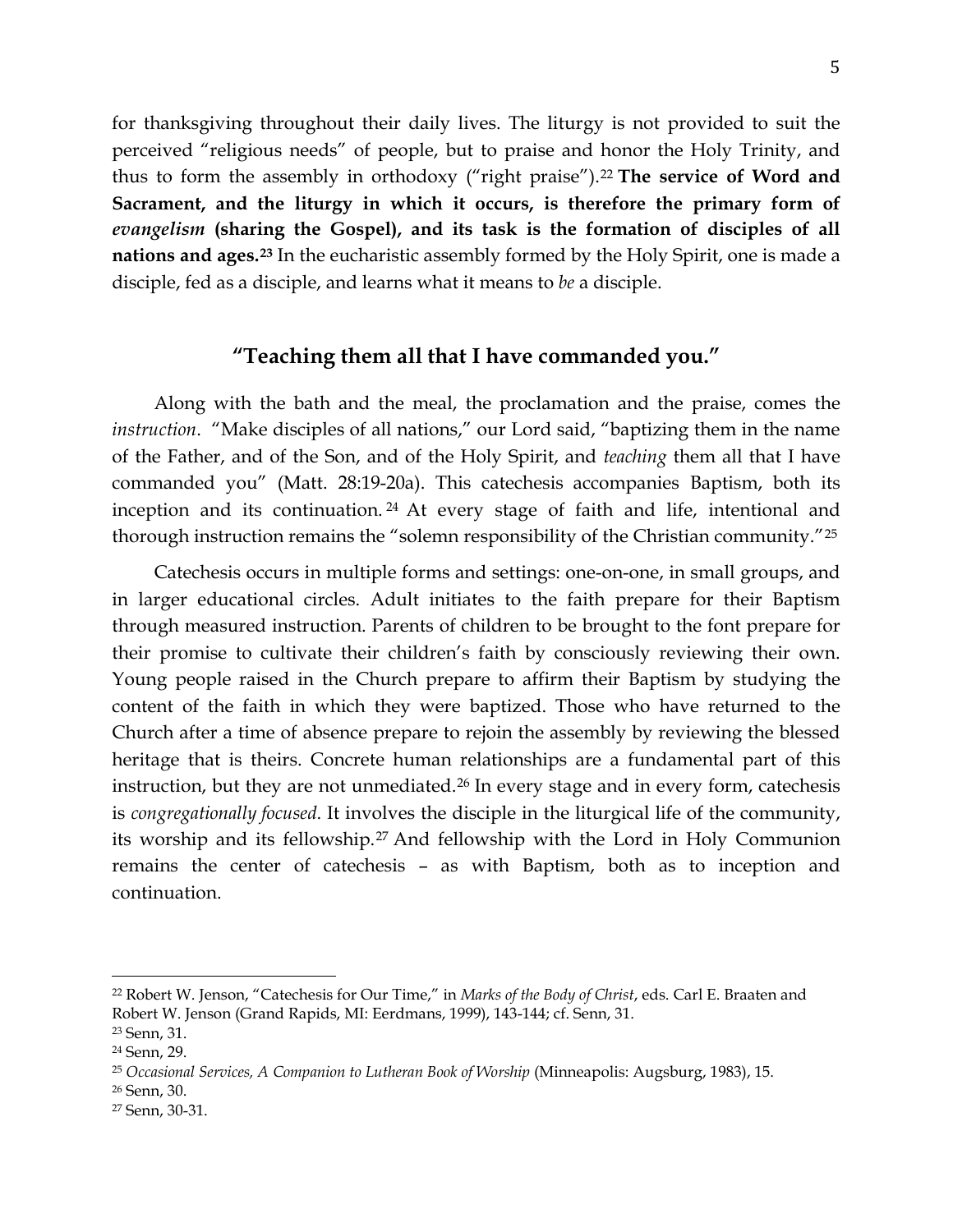### **Earthly Vocation**

"If you love me, you will keep my commandments" (John 14:15). Catechizing into the faith entails holding one another accountable to the Lord's commands, prominent among them the two commandments upon which "depend all the Law and the Prophets": "You shall love the Lord your God with all our heart and with all your soul and with all your mind… and you shall love your neighbor as yourself" (Matt. 22:37- 40). A life centered in the assembly of Word and Sacrament is formed for service in courageous joy in the common tasks and relationships of human community. "Go in peace, serve the Lord," we say; and so, disciples go forth into the world to serve, bearing the peace of Christ with them. They go to be salt, to prepare and preserve the world for its final fulfillment. They go to be light, reflecting in dark places the True Light that shines on them. They do this as teachers, physicians, soldiers, farmers, millworkers, merchants – any number of vocations – practicing humble kindness and justice for the glory of God.

Discipleship in the world calls for careful, measured obedience to Christ in love. "It seems to me," writes Luther in the Large Catechism, "that we shall have our hands full to keep these commandments, practicing gentleness, patience, love towards enemies, chastity, kindness, etc., and all that is involved in doing so. But such works are not important or impressive in the eyes of the world" (Large Catechism 1:313). [28](#page-5-0) Baptismal identity interacts with civic responsibility, and the fruit of the Spirit is transformative of human community in many and various ways. The righteous pursuit of civil justice is an arena for discipleship, as government is an estate ordained by God to curtail the outward effects of sinful violence and thus make possible the peaceful sharing of Christian love. Likewise, marriage is a holy estate, a "wedding" of Gen. 2:28 ("be fruitful and multiply") with Matt. 28 ("make disciples"). Parenthood is a divinely ordained office whereby mothers and fathers provide for their children's instruction in the faith, and the whole congregation – whether married, single, or widowed – shares in the ongoing catechetical task of welcoming these children "into the Lord's family."[29](#page-5-1)

In the shifting circumstances of life, a disciple is called always to reckon with the baptismal mystery of having died to sin and risen a new creation in Christ.[30](#page-5-2) And the world being what it is, the yield of such persistence in faith will mean suffering. Jesus bluntly explains this reality: "Do not think that I have come to bring peace to the earth. I have not come to bring peace, but a sword. For I have come to set a man against his

<span id="page-5-0"></span><sup>28</sup> BC, 407.

<span id="page-5-1"></span><sup>29</sup> LBW, 125.

<span id="page-5-2"></span><sup>30</sup> Yeago, Thesis 2.8, 9.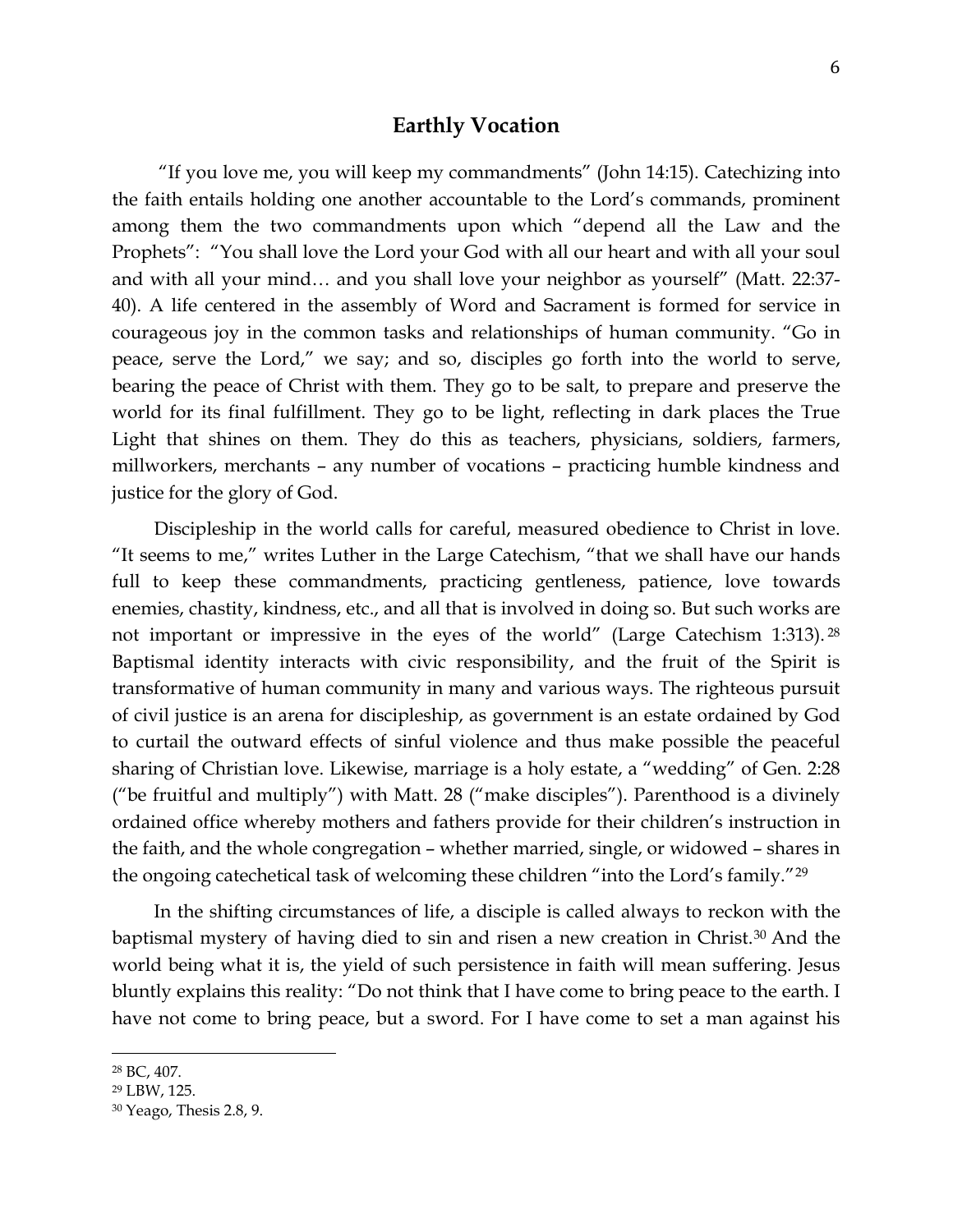father, and a daughter against her mother, and a daughter-in-law against her motherin-law. And a person's enemies will be those of his own household" (Matt. 10:34-36). To follow Christ as Lord is to be *partisan*: to remain steadfast in the external Word of God, a Word that is blessedly accessible to all but uncompromisingly opposed to alteration.<sup>[31](#page-6-0)</sup> To know the truth of the Lord is to be free from the empty promises of the devil, and holding fast to Baptism means refusing to "submit again to a yoke of slavery" (Gal. 5:1). To be a disciple means to confront the forces of evil with the discerning mind of Christ and the courage of faith, and to suffer the consequences – even unto death – with the joy and peace of the Holy Spirit and the sure and certain hope of life everlasting before us.

## *You did not choose me, but I chose you and appointed you that you should go and bear fruit and that your fruit should abide…* (John 15:16)

To be a disciple is to be formed by the Word of God. In obedience to our Lord's Great Commission, the North American Lutheran Church should understand its call to be *mission-driven* in the context of the baptismal vocation to be *Christ-centered* and *congregationally focused*. The NALC was formed precisely as an act of discipleship – to speak the truth in love, obeying the Risen Lord's command to "feed my sheep" (John 21:17) by faithful discernment in wisdom and committed action in accountability to ensure that the Gospel is properly preached and the sacraments rightly administered (Augsburg Confession, Article 7).[32](#page-6-1)

We are living in a time when the story, content, and morality of the faith are alien to the world around us, a world that is rapidly engaging in open hostility toward the Gospel. Our Lord's command is to make disciples: to sow the seed of the Word and to tend the stalks of faith when they sprout forth. We should use Luther's Catechisms regularly as serious introductions to Holy Scripture and indispensable tools in the reckoning process of faith ("What does this mean for us?").<sup>[33](#page-6-2)</sup> We are to teach what it means to be chosen by our Lord in Holy Baptism and to adhere to Christ and be conformed to him in Holy Communion, proclamation, sharing the Word in reading and liturgy, and daily prayer. The Church will thereby prepare disciples of all ages to confess Christ, to live out their calling, and to suffer for the Lord's sake amidst the changes and chances of life.[34](#page-6-3) We must recognize that fruit in the world blossoms from branches connected to their eucharistic source, and thus that discipleship occurs, first

<span id="page-6-0"></span><sup>31</sup> Yeago, "Authority 1," 2.

<span id="page-6-1"></span><sup>32</sup> BC, 32.

<span id="page-6-2"></span><sup>33</sup> Yeago, "Authority 1," 14.

<span id="page-6-3"></span><sup>34</sup> Yeago, Thesis 2.8.